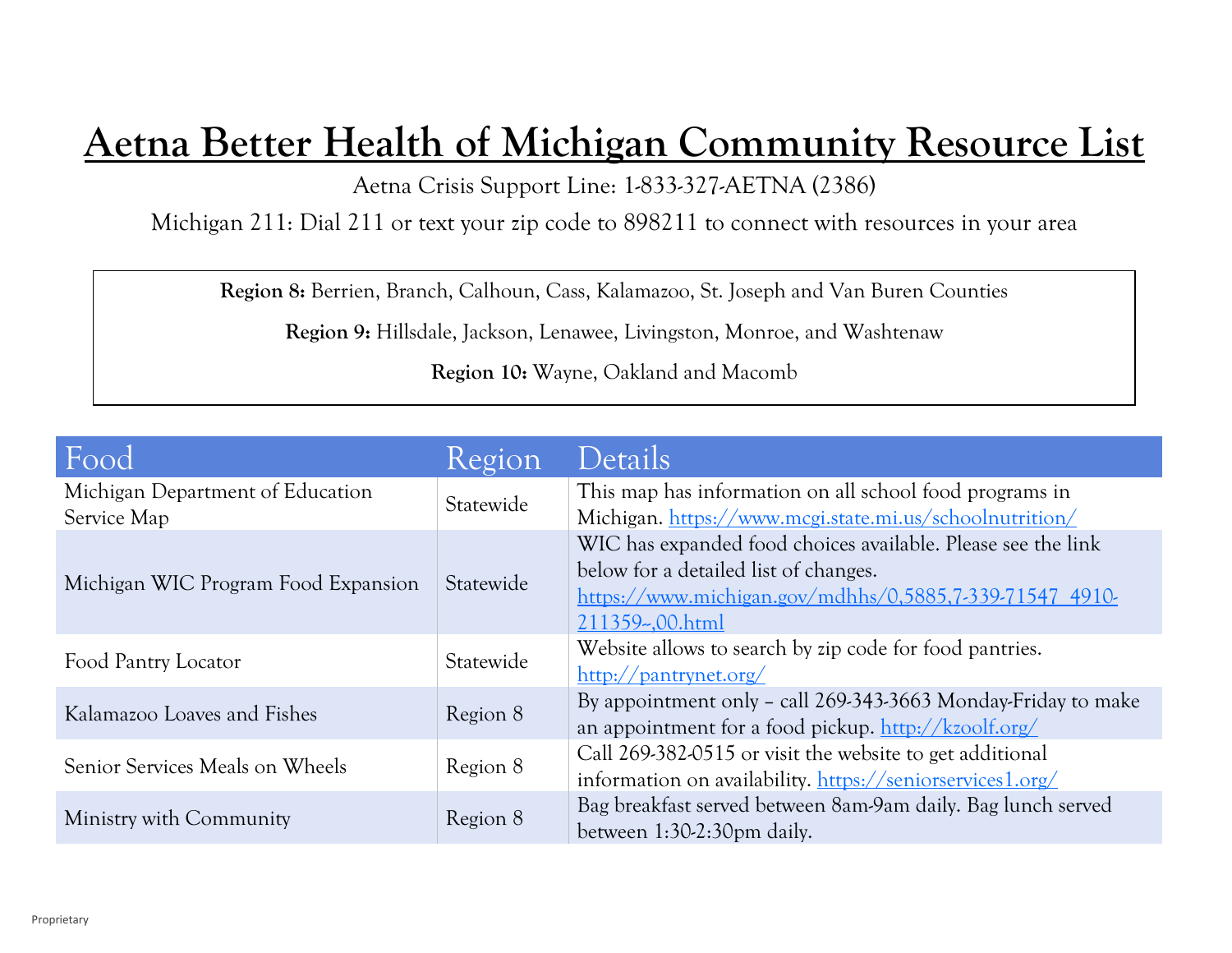|                                                               |                   | https://ministrywithcommunity.org/service-changes-during-<br>covid19                                                                                                                                                                              |
|---------------------------------------------------------------|-------------------|---------------------------------------------------------------------------------------------------------------------------------------------------------------------------------------------------------------------------------------------------|
| South Michigan Food Bank                                      | Region 8<br>and 9 | Various food resources available in Calhoun, Branch, Hillsdale,<br>Jackson and Lenawee Counties.<br>https://smfoodbank.org/coronavirus/                                                                                                           |
| Feeding America West Michigan                                 | Region 8          | Various food pantries available across Van Buren, Cass and<br>Berrien counties. See link below for further information.<br>https://www.feedwm.org/findfood/                                                                                       |
| <b>Twelve Baskets</b>                                         | Region 8          | Food distribution in Portage on the 2nd and 4th Saturdays each<br>month from 8:30am - 12:00pm and the 1st and 3rd Fridays each<br>month from 4:00pm - 7:00pm. Must have an ID can only receive<br>food twice monthly. https://twelve-baskets.org/ |
| Valley Family Church - Portage                                | Region 8          | Food distribution on Tuesday's from 5:30-7pm                                                                                                                                                                                                      |
| Food Gatherers                                                | Region 9          | A food map available for resources in Washtenaw County.<br>https://www.foodgatherers.org/?module=Page&class=Pantries                                                                                                                              |
| <b>Livingston County Human Services</b><br>Collaborative Body | Region 9          | Various food resources available in Livingston County. See link<br>below for further information.<br>https://www.livgov.com/hscb/Documents/Food%20Programs.pdf                                                                                    |
| <b>Matrix Human Services</b>                                  | Region 10         | See website for updated information on upcoming food<br>distributions. http://www.matrixhumanservices.org/                                                                                                                                        |
| Forgotten Harvest                                             | Region 10         | Various food resources in Wayne County. Visit their website for<br>updates and to locate food.<br>https://www.forgottenharvest.org/find-food/                                                                                                     |
| Oakland County Food Pantries                                  | Region 10         | Various food pantries in Oakland County.<br>https://www.needhelppayingbills.com/html<br>/oakland_county_food_pantries.html                                                                                                                        |
| Housing                                                       | Region            | Details                                                                                                                                                                                                                                           |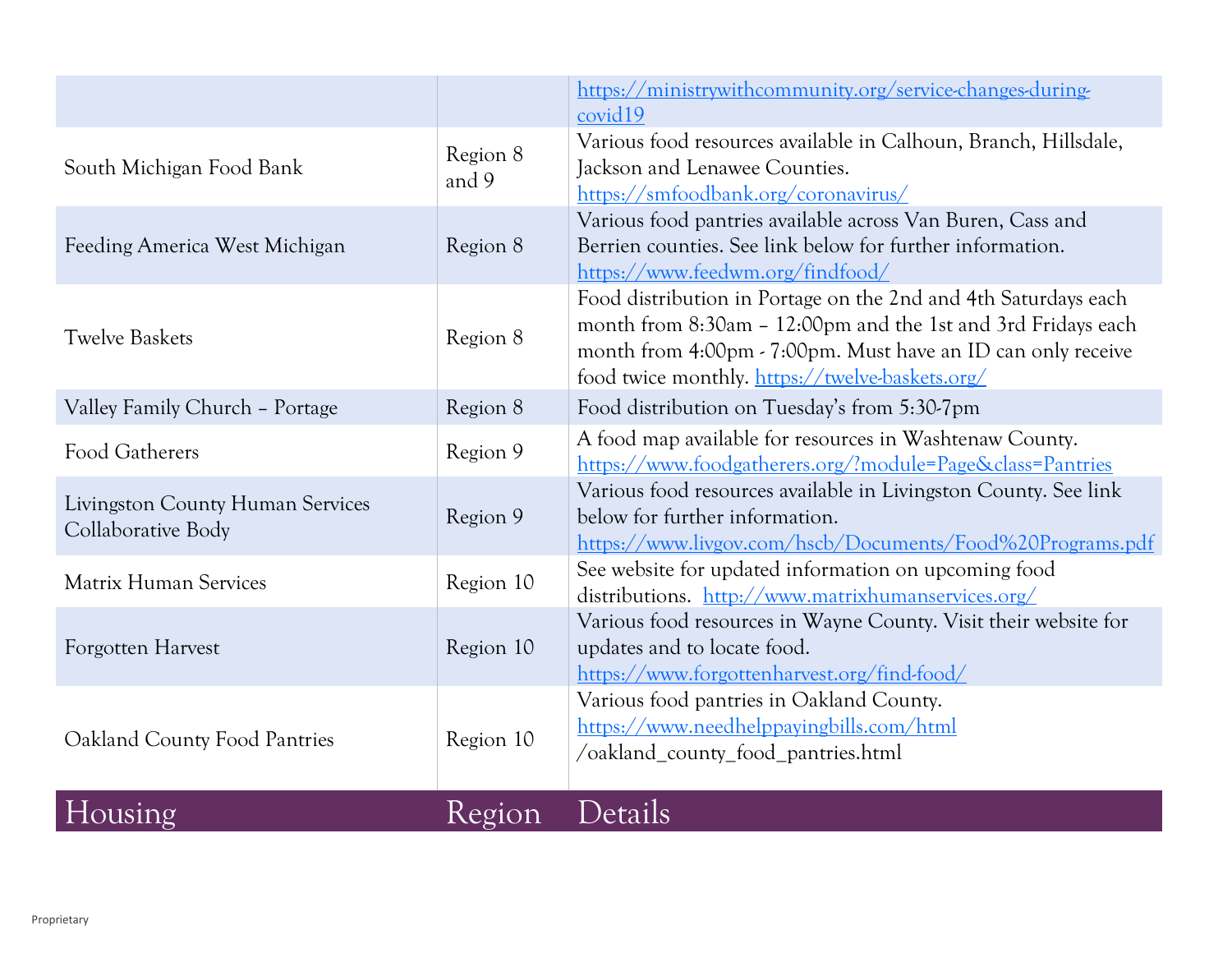| <b>Full Blast Shelter</b>                                        | Region 8  | Full Blast in Battle Creek will be open as a shelter for men only<br>daily from 11pm until 7am.                                                                                                                           |
|------------------------------------------------------------------|-----------|---------------------------------------------------------------------------------------------------------------------------------------------------------------------------------------------------------------------------|
| Housing Resources Inc.                                           | Region 8  | Provides housing assistance in Kalamazoo County. Contact<br>through phone at 269-382-0287 for further information.                                                                                                        |
| Kalamazoo Gospel Mission                                         | Region 8  | Night shelter for men, women and children. The organization is<br>continuing to provide services during this time.<br>https://www.kzoogospel.org/covid-19-update                                                          |
| Keystone Place                                                   | Region 8  | Serves St. Joseph County. Call 269-467-7078 for further<br>information.                                                                                                                                                   |
| The Haven of Rest Ministries                                     | Region 8  | Shelter for men in Battle Creek. The organization is continuing to<br>provide services during this time.<br>http://www.thehavenbc.org/mensshelter.html                                                                    |
| <b>Jackson Housing Commission</b>                                | Region 9  | Call 517-787-9241 for information on services available.                                                                                                                                                                  |
| Oakland Livingston Human Service<br>Agency                       | Region 10 | Providing virtual services during this time. Call 248-209-2600 for<br>further information.                                                                                                                                |
| <b>Detroit Housing Commission</b>                                | Region 10 | The Detroit Housing Commission will effectively and efficiently<br>develop, manage, and preserve quality affordable housing. For<br>additional information call 313-833-3590.                                             |
| St. Clair Shores Housing Commission                              | Region 10 | In conjunction with the Department of Housing and Urban<br>Development provide low-cost, high-quality housing to low-income<br>residents. For additional information call 586-773-9200 or visit<br>https://www.scshc.org/ |
| Mental Health/Substance<br>Abuse                                 | Region    | Details                                                                                                                                                                                                                   |
| Headspace                                                        | Statewide | Free meditation and mindfulness content available for residents of<br>Michigan. https://www.headspace.com/mi                                                                                                              |
| State of Michigan Certified Peer Specialist<br>Support Warm Line | Statewide | Available 10am-2am 7 Days per week 1-888-733-7753                                                                                                                                                                         |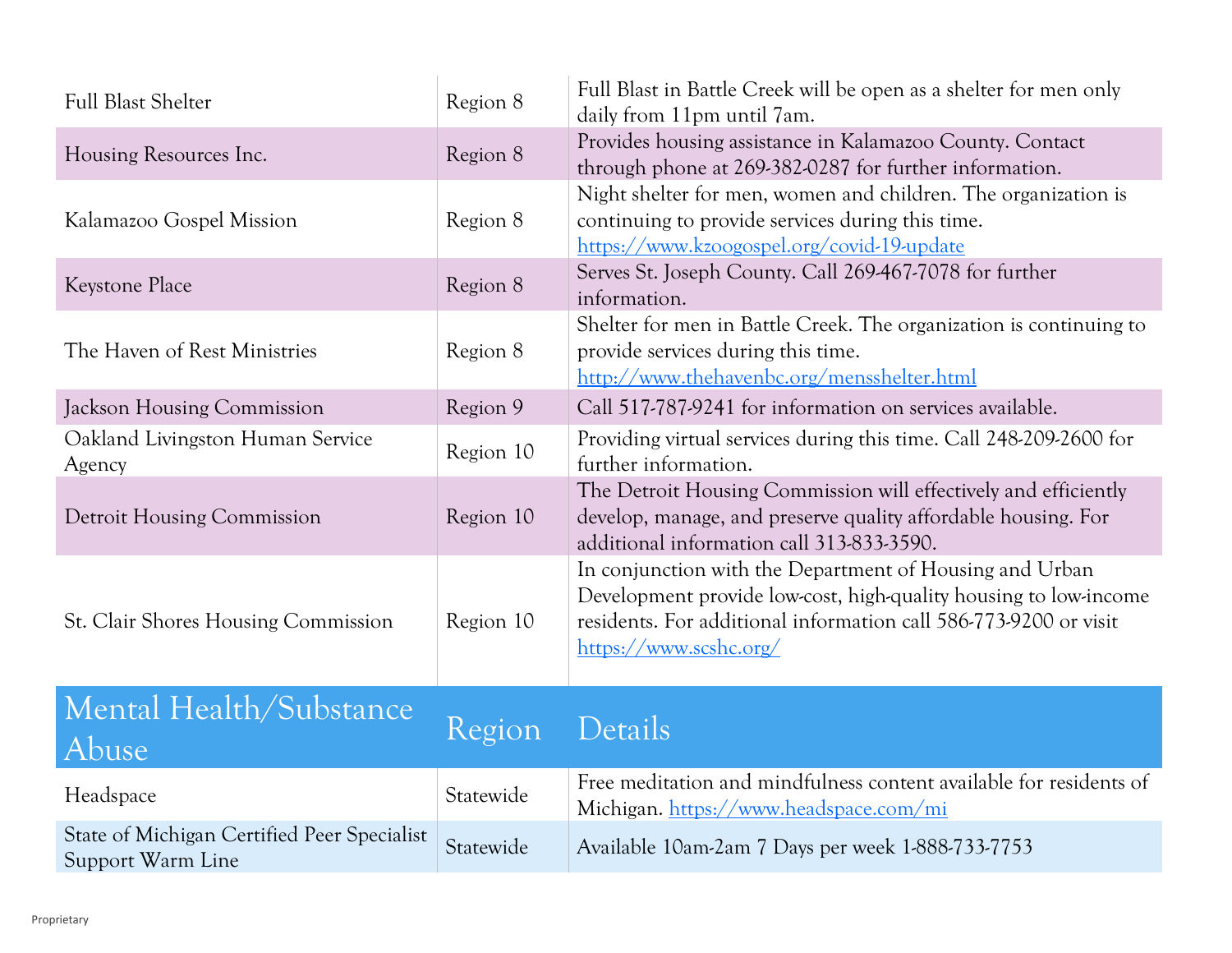| Integrated Services of Kalamazoo            | Region 8  | Continues to provide services during this time. Call 269-553-8000<br>for more information. For help with a mental health crisis, call the<br>24 hour crisis hotline at 888-373-6200. http://kazoocmh.org/                                                          |
|---------------------------------------------|-----------|--------------------------------------------------------------------------------------------------------------------------------------------------------------------------------------------------------------------------------------------------------------------|
| Riverwood Center - Berrien County           | Region 8  | Call 269-925-0585 and ask to speak with a Clinician.<br>https://www.riverwoodcenter.org/#new-page-3                                                                                                                                                                |
| Southwest Michigan Behavioral Health        | Region 8  | Call 800-676-0423 or visit https://www.swmbh.org/ for more<br>information on mental health services.                                                                                                                                                               |
| Summit Pointe - Calhoun County              | Region 8  | Call 269-966-1460 for assistance. For help with a crisis, call 1-800-<br>632-5449. https://www.summitpointe.org/                                                                                                                                                   |
| Lifeways                                    | Region 9  | Providing essential substance abuse and mental health services in<br>Jackson, Leenawe and Hillsdale. Call 517-789-1200 for further<br>information. For assistance with a crisis, call the 24-Hour Access<br>Crisis Line at 800-284-8288. https://lifewayscmh.org/  |
| Washtenaw County Community Mental<br>Health | Region 9  | Call 734-544-3050 for assistance.<br>https://www.washtenaw.org/839/Community-Mental-Health                                                                                                                                                                         |
| Oakland Livingston Human Service<br>Agency  | Region 10 | Providing virtual services during this time. Call 248-209-2600 for<br>further information.                                                                                                                                                                         |
| Detroit Wayne Mental Health Authority       | Region 10 | We are a healthcare safety net organization that provides access to<br>a full array of integrated services that facilitate individuals to<br>maximize their level of function and create opportunities for<br>quality of life. Call 24 hour help line 800-241-4949 |
| Oakland County Behavioral Health            | Region 10 | Behavioral Health Resources available throughout Oakland<br>County<br>https://www.oakgov.com/health/information/Pages/community-<br>health-resources.aspx                                                                                                          |
| Macomb County Community Mental<br>Health    | Region 10 | Visit https://www.mccmh.net/ Crisis Center Helpline ACCESS<br>Center 855-996-2264                                                                                                                                                                                  |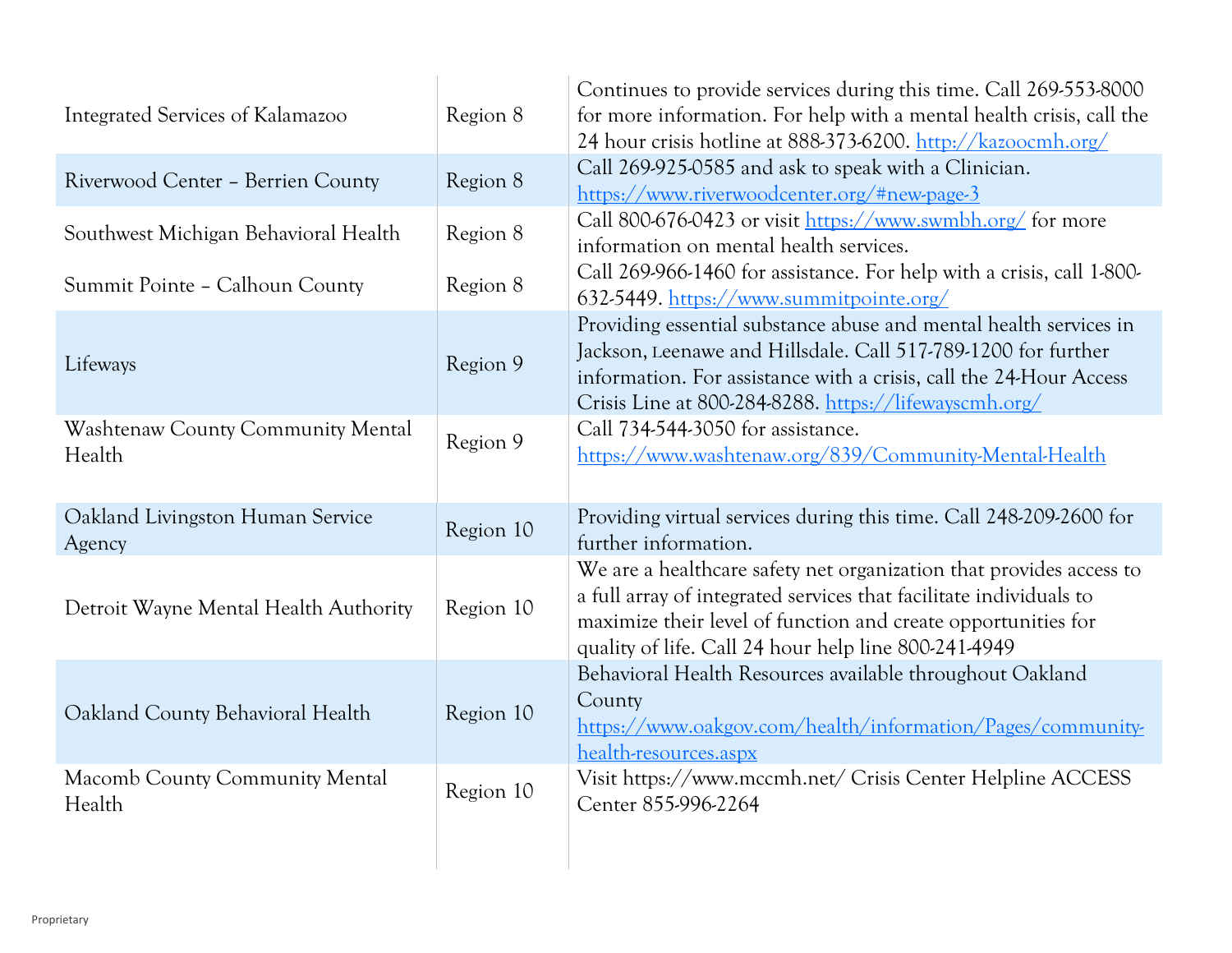| Diaper and Formula                                      | Region    | Details                                                                                                                                                                                                                      |
|---------------------------------------------------------|-----------|------------------------------------------------------------------------------------------------------------------------------------------------------------------------------------------------------------------------------|
| St. Luke's Diaper Bank                                  | Region 8  | Distribution Tuesdays from 9am-12pm. Please see link below for<br>location information as it varies.<br>https://www.stlukesdiaperbank.org/                                                                                   |
| Riverside Diaper Bank                                   | Region 8  | Distribution on the 1 <sup>st</sup> Tuesday of each month from 6-7pm at<br>Riverside Church in Centreville. Call 269-273-8723 for further<br>information.                                                                    |
| Alternatives of Battle Creek and<br>Kalamazoo           | Region 8  | Providing diapers, wipes and formula on an as needed basis. Call<br>269-359-1046 for Kalamazoo or 269-425-1141 for Battle Creek<br>Monday - Thursday between 10am-2pm to set up a pickup.<br>https://www.alternativescc.org/ |
| United Way of Jackson County                            | Region 9  | Provides resources for families and children.<br>https://uwjackson.org/                                                                                                                                                      |
| Oakland County Michigan                                 | Region 10 | Free and low-cost services for Moms and Babies in Oakland<br>county, visit<br>https://www.oakgov.com/health/partnerships/echo/Documents/<br>ECHO%20Mom%20and%20Baby%20Resources.pdf                                          |
| <b>Macomb Material Resources</b>                        | Region 10 | Array of resources for baby and families, visit<br>https://www.macomb.edu/resources/counseling-academic-<br>advising/attachments/Material-Resources.pdf                                                                      |
| Financial                                               | Region    | Details                                                                                                                                                                                                                      |
| Stimulus Check Assistance Website                       | Statewide | University of Michigan created this website to assist people who<br>have not filed taxes in the past 2 years.<br>https://poverty.umich.edu/stimulus-checks/                                                                  |
| Pandemic Electronic Benefit Transfer<br>Program (P-EBT) | Statewide | Provides temporary funding to address emergency food needs for<br>families affected by the COVID-19 pandemic.                                                                                                                |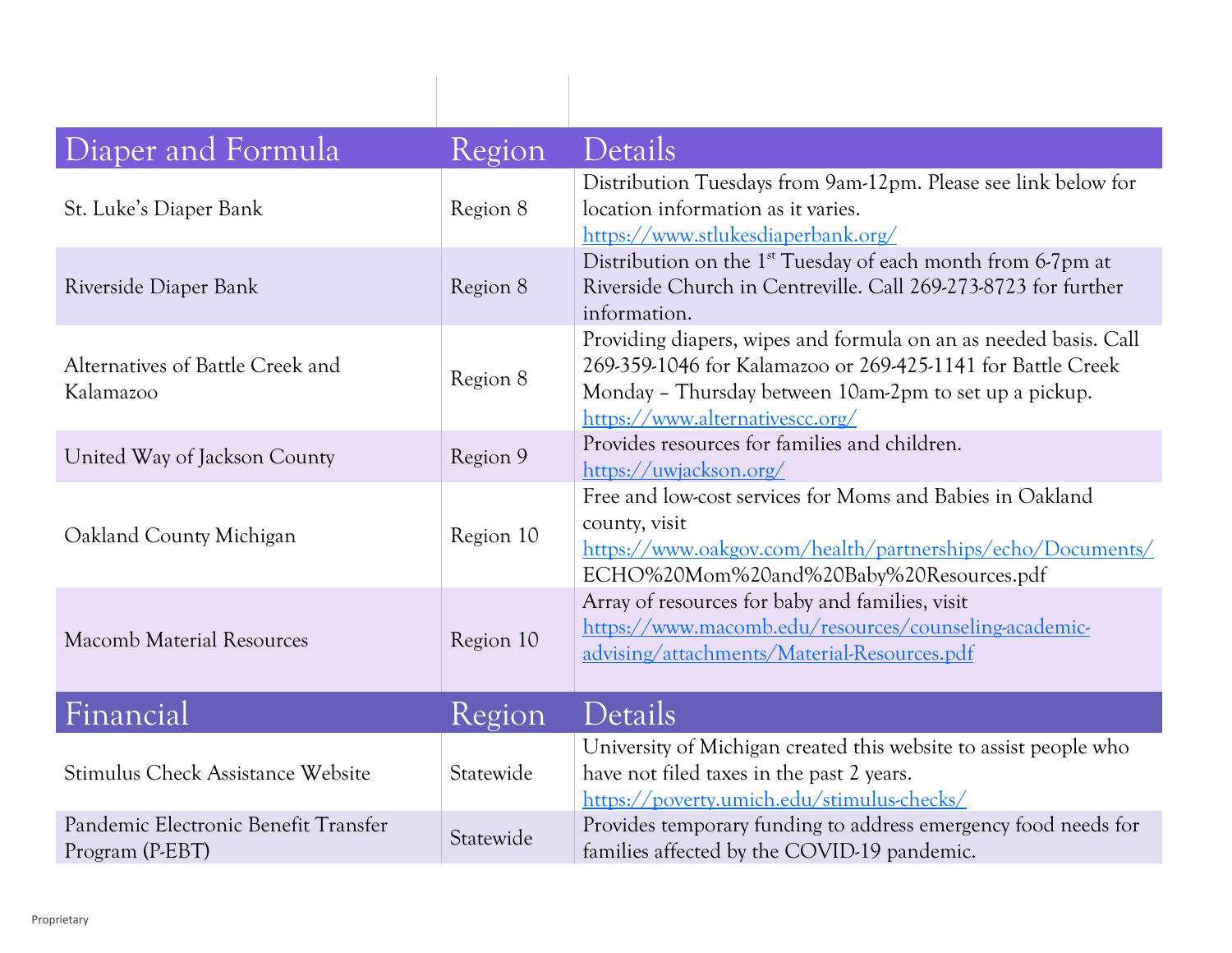|                            |           | https://www.michigan.gov/coronavirus/0,9753,7406-98158-<br>525248-,00.html                                                                                                                                                                                                                                                                                                                                                                                                                                                                                                                                     |
|----------------------------|-----------|----------------------------------------------------------------------------------------------------------------------------------------------------------------------------------------------------------------------------------------------------------------------------------------------------------------------------------------------------------------------------------------------------------------------------------------------------------------------------------------------------------------------------------------------------------------------------------------------------------------|
| <b>Consumers Energy</b>    | Statewide | Suspending shutoffs for non-pay for low-income and senior<br>customers beginning March 16, 2020 through June 1, 2020.                                                                                                                                                                                                                                                                                                                                                                                                                                                                                          |
| <b>DTE</b> Energy          | Statewide | Shutoffs for non-payment will be suspended for low income<br>customers (200% or less of Federal Poverty Level) through May 3,<br>2020.                                                                                                                                                                                                                                                                                                                                                                                                                                                                         |
| <b>Phone Services</b>      | Statewide | AT&T - Will not shut off for 60 days, late fees due to<br>$\bullet$<br>COVID-19 hardships waived.<br>Metro by T-Mobile - Special discount plan available, all<br>customers have unlimited data<br>Sprint - Unlimited data for 60 days<br>T-Mobile - Customers can call to make payment<br>arrangements during COVID-19, unlimited data for 60<br>days<br>Tracfone - Customers on SNAP or Medicaid may qualify<br>for payment assistance<br>• US Cellular - Data overcharges waived<br>Verizon - Late fees will be waived, services will not be terminated<br>if payment cannot be made (for must be submitted) |
| <b>Internet Assistance</b> | Statewide | • AT&T -https://www.att.com/shop/internet/access/#!/<br>Spectrum -<br>https://www.spectrum.com/browse/content/spectrum-<br>internet-assist<br>Comcast - https://www.internetessentials.com/                                                                                                                                                                                                                                                                                                                                                                                                                    |
| Michigan Works Southwest   | Region 8  | Open for phone appointments only. Call 800-285-9675 or visit<br>www.michiganworkssouthwest.org for further information.                                                                                                                                                                                                                                                                                                                                                                                                                                                                                        |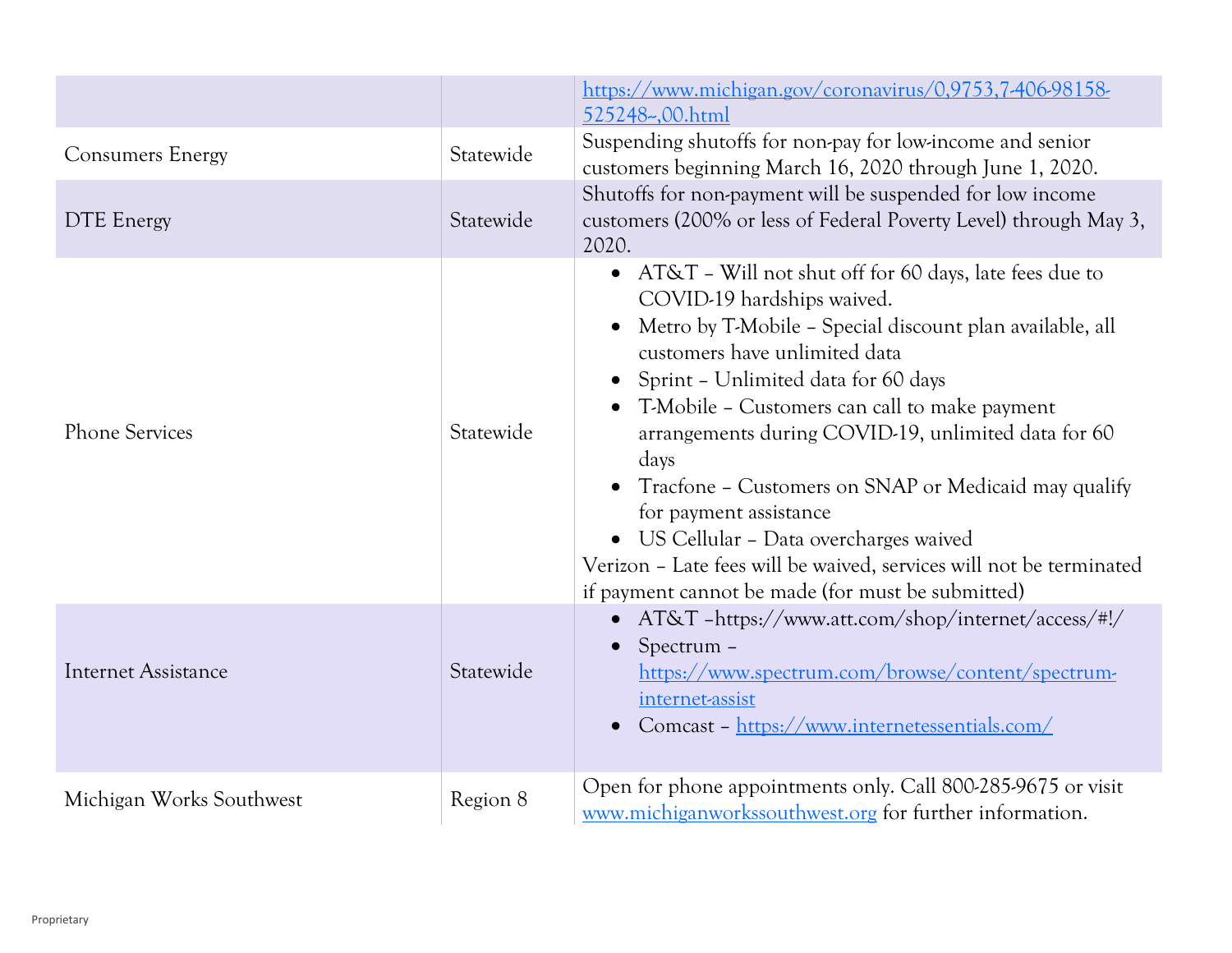| Wayne County Michigan Assistance<br>Programs                                | Region 10 | Locate financial help in Detroit as well as Wayne County. There<br>are places to turn to for help with paying housing costs (rent,<br>mortgages, or utilities); free food; job programs; clothes including<br>winter attire and much more. For more information visit<br>https://www.needhelppayingbills.com/html/<br>wayne_county_assistance_progra3.html |
|-----------------------------------------------------------------------------|-----------|------------------------------------------------------------------------------------------------------------------------------------------------------------------------------------------------------------------------------------------------------------------------------------------------------------------------------------------------------------|
| OLHSA - A Community Action Agency                                           | Region 10 | An array of resources and information to assist financially, for<br>more information visit https://www.olhsa.org/oakland-county                                                                                                                                                                                                                            |
| COVID-19 Health                                                             | Region    | Details                                                                                                                                                                                                                                                                                                                                                    |
| COVID-19 Test Site Locator                                                  | Statewide | The website below is a map of COVID-19 test sites in Michigan.<br>https://www.michigan.gov/coronavirus/0,9753,7-406-98189-<br>,00.html                                                                                                                                                                                                                     |
| State of Michigan Coronavirus<br>Information                                | Statewide | State of Michigan website with updated COVID-19 information.<br>https://www.michigan.gov/coronavirus                                                                                                                                                                                                                                                       |
| State of Michigan COVID-19 Hotline                                          | Statewide | Available seven days a week from 8 a.m. to 5 p.m. 888-535-6136                                                                                                                                                                                                                                                                                             |
| <b>County Health Departments</b>                                            | Statewide | Website with county health department information. County<br>websites can be utilized for updated local COVID-19 updates.<br>https://www.michigan.gov/mdhhs/0,5885,7-339-<br>73970 5461 74040-00.html                                                                                                                                                      |
| Children/Child Care                                                         | Region    | Details                                                                                                                                                                                                                                                                                                                                                    |
| Michigan Department of Education Social<br>and Emotional Learning Resources | Statewide | Social and emotional learning resources available at the link<br>below. https://www.michigan.gov/mde/0,4615,7-140-523548-<br>,00.html                                                                                                                                                                                                                      |
| National Head Start Association                                             | Statewide | Website with free resources for learning at home.<br>https://www.nhsa.org/educational-resources-learning-home                                                                                                                                                                                                                                              |